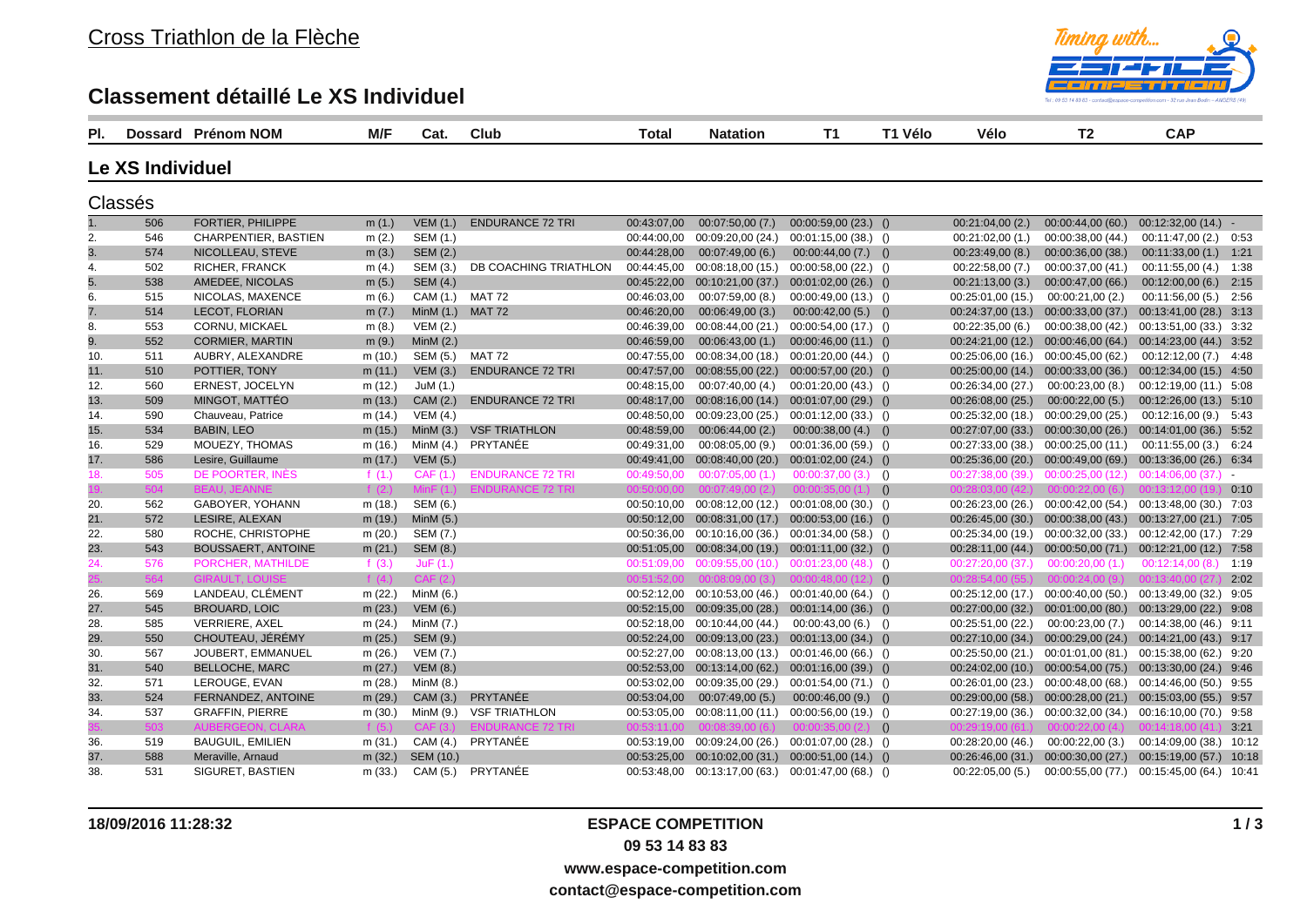

## **Classement détaillé Le XS Individuel**

| PI. |     | Dossard Prénom NOM        | M/F       | Cat.               | Club                             | <b>Total</b> | <b>Natation</b>                                          | T <sub>1</sub>        | T1 Vélo | Vélo                              | T <sub>2</sub>                                              | <b>CAP</b>                                |       |
|-----|-----|---------------------------|-----------|--------------------|----------------------------------|--------------|----------------------------------------------------------|-----------------------|---------|-----------------------------------|-------------------------------------------------------------|-------------------------------------------|-------|
| 39. | 523 | <b>FEGUEUX. GILLES</b>    | m(34.)    | <b>VEM (9.)</b>    | PRYTANÉE                         | 00:54:00.00  | 00:10:27,00 (38.)                                        | $00:01:21,00(46.)$ () |         | 00:29:29.00(62)                   | 00:00:27,00(16.)                                            | 00:12:18,00 (10.) 10:53                   |       |
| 40. | 581 | ROUAULT, LOIC             | m(35.)    | SEM (11.)          |                                  |              | 00:54:22,00 00:11:39,00 (55.) 00:00:52,00 (15.) ()       |                       |         | 00:27:18.00(35.)                  | 00:00:50,00 (72.)                                           | 00:13:45,00 (29.) 11:15                   |       |
| 41. | 532 | SIGURET, HELIE            |           |                    | m (36.) MinM (10.) PRYTANÉE      |              | 00:54:30,00 00:13:56,00 (67.) 00:01:47,00 (67.) ()       |                       |         | 00:21:51,00(4)                    |                                                             | 00:00:47,00 (65.) 00:16:12,00 (71.) 11:23 |       |
| 42. | 592 | Prodhomme, Damien         | m (37.)   | VEM (10.)          |                                  |              | 00:54:45,00 00:10:39,00 (42.) 00:02:55,00 (87.) ()       |                       |         | 00:26:36,00 (28.)                 | 00:00:37,00 (40.)                                           | 00:14:00,00 (35.) 11:38                   |       |
| 43. | 501 | LEVY, JULIEN              | m(38.)    |                    | SEM (12.) AS VALEO VISION ANGERS |              | $00:55:06,00$ $00:10:39,00(41.)$ $00:01:16,00(41.)$ ()   |                       |         |                                   | 00:29:16,00 (60.) 00:00:28,00 (18.) 00:13:29,00 (23.) 11:59 |                                           |       |
| 44. | 541 | BESNARDEAU, KÉVIN         | m (39.)   | SEM (13.)          |                                  |              | 00:55:29,00 00:11:39,00 (54.) 00:01:57,00 (72.) ()       |                       |         | 00:28:38,00(50.)                  | 00:00:39,00 (49.)                                           | 00:12:38,00 (16.) 12:22                   |       |
| 45. | 517 | <b>VERBAUWEN, LOÏC</b>    | m $(40.)$ | MinM (11.) MAT 72  |                                  |              | 00:55:39,00 00:08:20,00 (16.) 00:00:56,00 (18.) ()       |                       |         |                                   | 00:30:57,00 (71.) 00:00:33,00 (35.) 00:14:56,00 (52.) 12:32 |                                           |       |
| 46. | 596 | Baupin, Dominique         | m(41.)    | VEM (11.)          |                                  | 00:55:43.00  | 00:10:36,00 (40.) 00:01:23,00 (50.) ()                   |                       |         |                                   | 00:28:39.00 (51.) 00:00:26.00 (15.) 00:14:40.00 (47.) 12:36 |                                           |       |
| 47. | 593 | Guillot, Emmanuel         | m $(42.)$ | VEM (12.)          |                                  |              | 00:55:43,00 00:10:35,00 (39.) 00:00:45,00 (8.) ()        |                       |         |                                   | 00:29:32,00 (63.) 00:00:30,00 (28.) 00:14:24,00 (45.) 12:36 |                                           |       |
| 48. | 512 | <b>GUENAUX, MATHILDE</b>  | f $(6.)$  | VEF (1.) MAT 72    |                                  |              | 00:55:53,00 00:10:46,00 (15.) 00:01:06,00 (27.) ()       |                       |         |                                   | 00:29:02,00 (59.) 00:00:43,00 (56.) 00:14:18,00 (40.) 6:03  |                                           |       |
| 49. | 548 | <b>CHARRIER, JULIEN</b>   | m $(43.)$ | JuM $(2.)$         |                                  |              | $00:55:54,00$ $00:13:37,00$ (65.) $00:01:09,00$ (31.) () |                       |         |                                   | 00:26:45,00 (29.) 00:00:28,00 (17.) 00:13:57,00 (34.) 12:47 |                                           |       |
| 50. | 555 | COURTEILLE, LUCAS         | m $(44.)$ | SEM (14.)          |                                  |              | 00:55:54,00 00:10:52,00 (45.) 00:01:50,00 (70.) ()       |                       |         |                                   | 00:26:07,00 (24.) 00:01:38,00 (87.) 00:15:28,00 (59.) 12:47 |                                           |       |
|     |     | <b>DUVAL, CLAIR</b>       | f $(7.)$  |                    |                                  |              | $00:56:17,00$ $00:10:05,00$ (12.) $00:02:02,00$ (76.) () |                       |         |                                   |                                                             |                                           | 6:27  |
| 52. | 544 | <b>BOUVIER, VINCENT</b>   | m (45.)   | SEM (15.)          |                                  |              | 00:56:28,00 00:09:49,00 (30.) 00:02:12,00 (81.) ()       |                       |         |                                   | 00:28:49,00 (53.) 00:01:30,00 (84.)                         | 00:14:10,00 (39.) 13:21                   |       |
| 53. | 594 | Devaux, Bryan             |           | m (46.) MinM (12.) |                                  |              | 00:56:35,00 00:10:06,00 (33.) 00:02:05,00 (77.) ()       |                       |         |                                   | 00:28:42,00 (52.) 00:00:44,00 (59.) 00:15:00,00 (54.) 13:28 |                                           |       |
| 54. | 530 | RIBES, TOM                |           |                    | m $(47.)$ MinM $(13.)$ PRYTANEE  |              | 00:56:53,00 00:11:48,00 (57.) 00:01:14,00 (37.) ()       |                       |         |                                   | 00:28:06.00 (43.) 00:00:32.00 (32.) 00:15:15.00 (56.) 13:46 |                                           |       |
|     |     | SAINTY. LUDIVINE          | f $(8.)$  |                    |                                  |              | $00:56:56,00$ $00:11:12,00$ (18.) $00:01:23,00$ (47.) (  |                       |         |                                   |                                                             |                                           | 7:06  |
| 56. | 549 | CHAUVIN, FLORIAN          |           | m (48.) MinM (14.) |                                  |              | 00:57:00,00 00:13:19,00 (64.) 00:02:00,00 (74.) ()       |                       |         |                                   | 00:28:12,00 (45.) 00:00:41,00 (53.) 00:12:51,00 (18.) 13:53 |                                           |       |
| 57. | 507 | GOGER, TONY               | m $(49.)$ |                    | SEM (16.) ENDURANCE 72 TRI       |              | 00:57:03,00 00:10:58,00 (47.) 00:01:39,00 (61.) ()       |                       |         |                                   | 00:29:46,00 (66.) 00:01:12,00 (83.) 00:13:30,00 (25.) 13:56 |                                           |       |
| 58. | 518 | LEJARD, THIERRY           | m(50.)    |                    | VEM (13.) POMPIER LA FLÈCHE      |              | 00:57:14,00 00:10:03,00 (32.) 00:02:31,00 (86.) ()       |                       |         |                                   | 00:29:32,00 (64.) 00:00:29,00 (22.) 00:14:40,00 (48.) 14:07 |                                           |       |
|     | 547 | <b>CHARPENTIER, FANNY</b> | f $(9.)$  | $\ln$ F (2)        |                                  |              | $00:57:22,00$ $00:10:35,00$ (14.) $00:01:16,00$ (40.) (  |                       |         |                                   |                                                             |                                           | 7:32  |
| 60. | 508 | HERVÉ, MICKAËL            | m (51.)   |                    | VEM (14.) ENDURANCE 72 TRI       |              | 00:57:42,00 00:11:10,00 (49.) 00:01:37,00 (60.) ()       |                       |         |                                   | 00:28:58,00 (56.) 00:01:41,00 (88.) 00:14:19,00 (42.) 14:35 |                                           |       |
| 61. | 584 | TESSÉ, YOHANN             | m(52.)    | SEM (17.)          |                                  |              | 00:58:00.00  00:11:21.00  (50.)  00:00:58.00  (21.)  ()  |                       |         |                                   | 00:29:41,00 (65.) 00:00:38,00 (45.) 00:15:24,00 (58.) 14:53 |                                           |       |
| 62. | 551 | CLÉMENT, DANIEL           | m (53.)   | VEM (15.)          |                                  |              | 00:58:15,00 00:11:27,00 (51.) 00:01:48,00 (69.) ()       |                       |         |                                   | 00:27:52,00 (40.) 00:00:28,00 (20.) 00:16:42,00 (74.) 15:08 |                                           |       |
|     | 526 | <b>LEJOLY, MARINE</b>     | f(10.)    |                    | CAF (4.) PRYTANEE                |              | $00:58:25.00$ $00:08:18.00(4)$ $00:01:34.00(57)$ (       |                       |         |                                   |                                                             |                                           | 8:35  |
| 64. | 573 | MINEAU, CLAIRE            | f $(11.)$ | <b>SEF (3.)</b>    |                                  |              | 00:58:30,00  00:11:59,00  (21.)  00:02:23,00  (84.)  ()  |                       |         |                                   | 00:24:07.00 (11.) 00:01:30.00 (85.) 00:18:33.00 (84.)       |                                           | 8:40  |
| 65. | 575 | PLESSIS, PHILIPPE         | m(54.)    | VEM (16.)          |                                  |              | 00:58:46.00 00:09:29.00 (27.) 00:02:07.00 (78.) ()       |                       |         |                                   | 00:28:54,00 (54.) 00:01:31,00 (86.) 00:16:47,00 (75.) 15:39 |                                           |       |
| 66. | 595 | Baupin, Geraldine         | f(12.)    | VEF(2.)            |                                  | 00:58:59.00  | 00:09:33.00(8)                                           | $00:01:31,00(54)$ ()  |         |                                   | 00:30:54.00 (70.) 00:00:40.00 (51.) 00:16:23.00 (72.)       |                                           | 9:09  |
| 67. | 525 | <b>GASSELIN, RONAN</b>    | m(55.)    |                    | MinM (15.) PRYTANÉE              |              | 00:59:04,00  00:11:44,00  (56.)  00:01:19,00  (42.)  ()  |                       |         |                                   | 00:32:14,00 (80.) 00:00:24,00 (10.) 00:13:24,00 (20.) 15:57 |                                           |       |
| 68. | 577 | POTTIER, STEPHANIE        | f(13.)    | VEF(3.)            |                                  | 00:59:38.00  | $00:10:51,00(17)$ $00:01:30,00(53)$ (                    |                       |         |                                   | $00:30:32,00$ (67.) $00:00:39,00$ (48.) $00:16:09,00$ (69.) |                                           | 9:48  |
| 69. | 527 | LEYE, LUCAS               | m(56.)    |                    | MinM (16.) PRYTANÉE              |              | 01:00:07,00 00:13:07,00 (61.) 00:01:21,00 (45.) ()       |                       |         |                                   | 00:31:09,00 (72.) 00:00:44,00 (61.) 00:13:48,00 (31.) 17:00 |                                           |       |
| 70. | 539 | AUDEBERT, LIONEL          |           | m (57.) SEM (18.)  |                                  |              | 01:00:07,00  00:10:13,00  (35.)  00:01:23,00  (49.)  ()  |                       |         |                                   | 00:28:59,00 (57.) 00:00:49,00 (70.) 00:18:46,00 (85.) 17:00 |                                           |       |
|     | 516 | <b>PORCHER</b>            | f $(14)$  | MinF(2)            | <b>MAT 72</b>                    |              | $01:00:19.00$ $00:09:24.00$ (7.) $00:00:46.00$ (10.) (   |                       |         | 00:31:13.00 (74.) 00:00:31,00 (3) |                                                             |                                           | 10:29 |
| 72. | 568 | <b>JOUBERT, PIERRE</b>    |           | m (58.) MinM (17.) |                                  |              | 01:00:38,00 00:08:07,00 (10.) 00:02:11,00 (80.) ()       |                       |         |                                   | 00:30:42,00 (69.) 00:00:43,00 (57.) 00:18:57,00 (86.) 17:31 |                                           |       |
|     | 563 | <b>GARRY, VERONIQUE</b>   | f(15.)    | SFF(4)             |                                  |              | $01:00:54,00$ $00:12:01,00$ (22.) $00:01:40,00$ (63.) () |                       |         |                                   |                                                             |                                           | 11:04 |
| 74. | 520 | CALVEZ, PIERRE            |           |                    | m (59.) MinM (18.) PRYTANÉE      |              | 01:01:00,00 00:10:43,00 (43.) 00:02:01,00 (75.) ()       |                       |         |                                   | 00:31:12,00 (73.) 00:00:39,00 (47.)                         | 00:16:28,00 (73.) 17:53                   |       |
| 75. | 558 | DEVOULON, JULIEN          | m(60.)    | SEM (19.)          |                                  |              | $01:01:09,00$ $00:11:08,00$ (48.) $00:01:33,00$ (55.) () |                       |         |                                   | 00:32:58,00 (83.) 00:00:46,00 (63.) 00:14:47,00 (51.) 18:02 |                                           |       |
| 76. | 587 | Thiebault, Maxence        | m(61.)    | BenM (1.)          |                                  |              | 01:01:49,00 00:11:31,00 (53.) 00:03:00,00 (89.) ()       |                       |         |                                   | 00:31:51,00 (77.) 00:00:44,00 (58.) 00:14:45,00 (49.) 18:42 |                                           |       |
|     | 570 |                           |           |                    |                                  | 01:01:53.00  | $00:10:00.00(11.)$ $00:01:14.00(35.)$ 0                  |                       |         |                                   |                                                             |                                           | 12:03 |
| 78. | 578 | POTTIER, THEO             |           | m (62.) MinM (19.) |                                  |              | $01:02:00,00$ $00:10:06,00$ (34.) $00:02:16,00$ (82.) () |                       |         |                                   | 00:32:23,00 (82.) 00:00:26,00 (14.) 00:16:50,00 (76.) 18:53 |                                           |       |
|     | 536 |                           | f $(17.)$ |                    | VEF (4.) VSF TRIATHLON           |              | $01:02:08.00$ $00:10:31.00$ (13.) $00:01:43.00$ (65.) (  |                       |         |                                   | 00:31:49.00 (76.) 00:00:40.00 (52.) 00:17:26.00 (7)         |                                           | 12:18 |
| 80. | 565 | <b>GRAGNIC, GUENAEL</b>   | m (63.)   | VEM (17.)          |                                  |              | 01:02:27,00 00:11:30,00 (52.) 00:37:59,00 (91.) ()       |                       |         | $\left( \right)$                  | $\left( \right)$                                            | ()                                        | 19:20 |
| 81. | 579 | QUÉMAR, DENIS             |           | m (64.) SEM (20.)  |                                  |              | $01:02:38,00$ $00:12:04,00$ (59.) $00:01:33,00$ (56.) () |                       |         |                                   | 00:32:09,00 (79.) 00:00:52,00 (73.) 00:16:02,00 (68.) 19:31 |                                           |       |